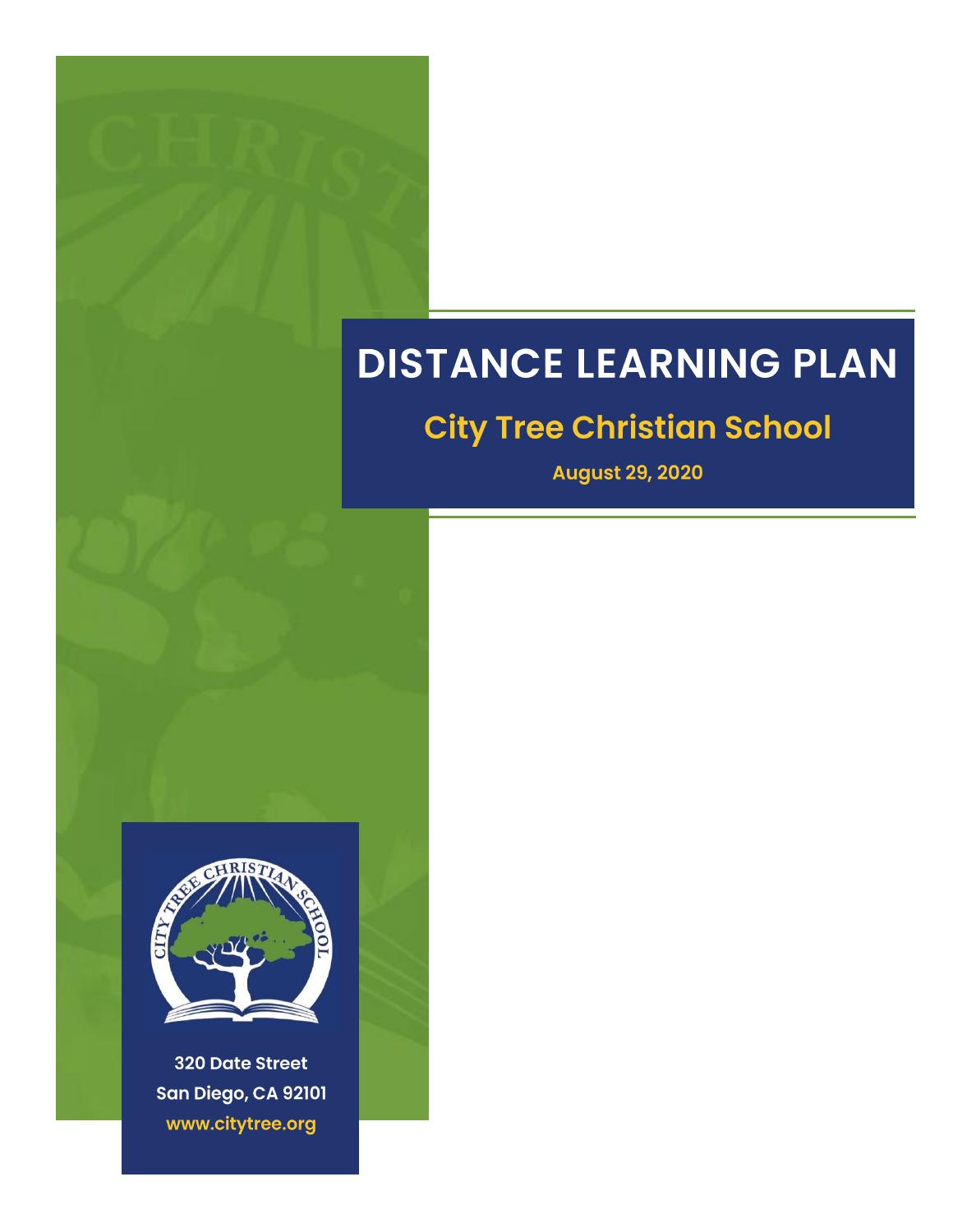Dear City Tree Parents,

**WE ARE HAPPY TO PROVIDE YOU WITH A DISTANCE LEARNING OPTION** to continue your child's City Tree Christian School experience during this unique season. Your student's classroom teacher(s) will provide direct instruction for your student whether they are distance learning or on-site.

When a student begins distance learning, they will be assigned a Distance Learning Coach. Distance Learning Coaches are members of the City Tree support staff who serve as liaisons between the teacher and the student who is learning remotely. Our approach to distance learning mixes live instruction and self-paced independent work, with regular support provided by the Distance Learning Coach. Middle School students' schedules will generally follow the daily instructional schedule. Regardless of their grade level, each student's exact schedule for live instruction and meetings will be determined by their teacher(s), along with the Distance Learning Coach, following the guidelines outlined in City Tree's Distance Learning Plan.

When parents decide that they would like their student to switch to on-site instruction, they should notify their student's teacher, Distance Learning Coach, and the school office. Typically, these transitions will require a few days' notice and the change will begin on a Monday.

Our desire is that every City Tree student will be provided the best possible Christian education, regardless of their learning circumstances. We acknowledge that each student's situation may be different, and we will make every effort to meet the needs of each child. We appreciate your patience and understanding as we navigate this new plan together. We trust that God will direct our paths.

Sincerely,

Sue Kennedy Peter Tucker *Principal School Board President*

> **"And in him you too are being built together to become a dwelling in which God lives by his Spirit"**

> > Ephesians 2:22: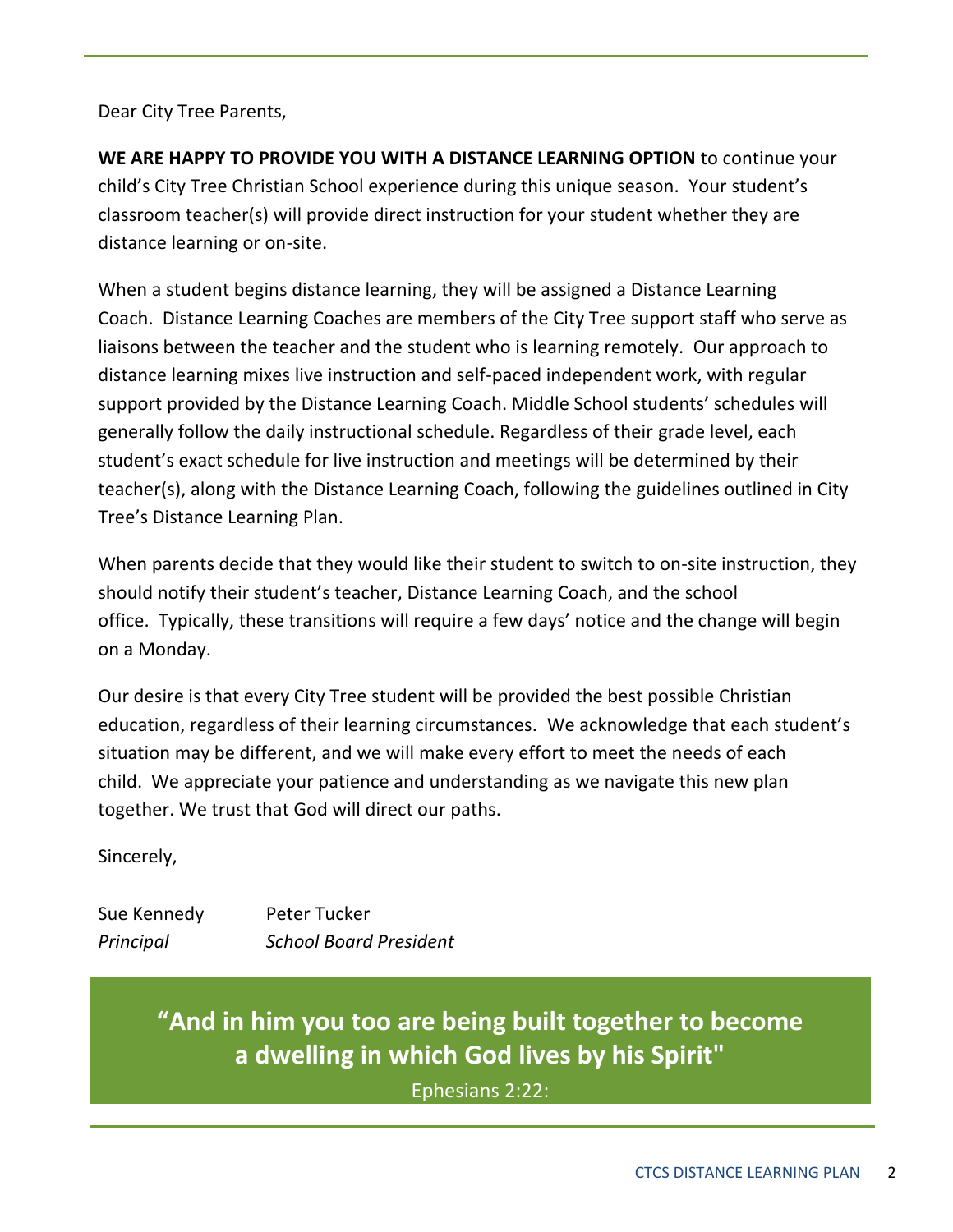

#### **Classes and Meetings**

- Students are expected to attend all classes, groups, and meetings as designated by teachers and Distance Learning Coach.
- Students will attend regularly scheduled meetings with Distance Learning Coach.
- Students should communicate through email with Distance Learning Coach right away when a problem arises. The Distance Learning Coach will respond as soon as possible, but it will likely not be immediate.
- Students need to leave their cameras on, and remain on screen during online classes and groups, until excused by teacher. Teachers will want to be able to see students clearly in order to gauge their understanding. Please do not substitute student photo, name, drawing, etc. when online.
- Students should show up to online classes and groups on time and ready to learn.
- Students should be dressed in school appropriate clothing; pajamas or sweats are not considered appropriate. City Tree school uniforms are welcome, but not required.
- Students should not eat during online classes or meetings.

#### **Assignments**

- Students will use daily checklist, provided by teacher /coach, as a tool to assist in completion of assignments.
- Students will complete assignments on-time, using the due dates the teacher establishes.
- Students will submit ALL assignments through Google Classroom as directed by teacher and coach. This is an important requirement as it allows teachers to keep track of students' progress on each assignment. Please do NOT use alternative methods of turning in assignments such as email or text, unless specifically directed by teacher or coach.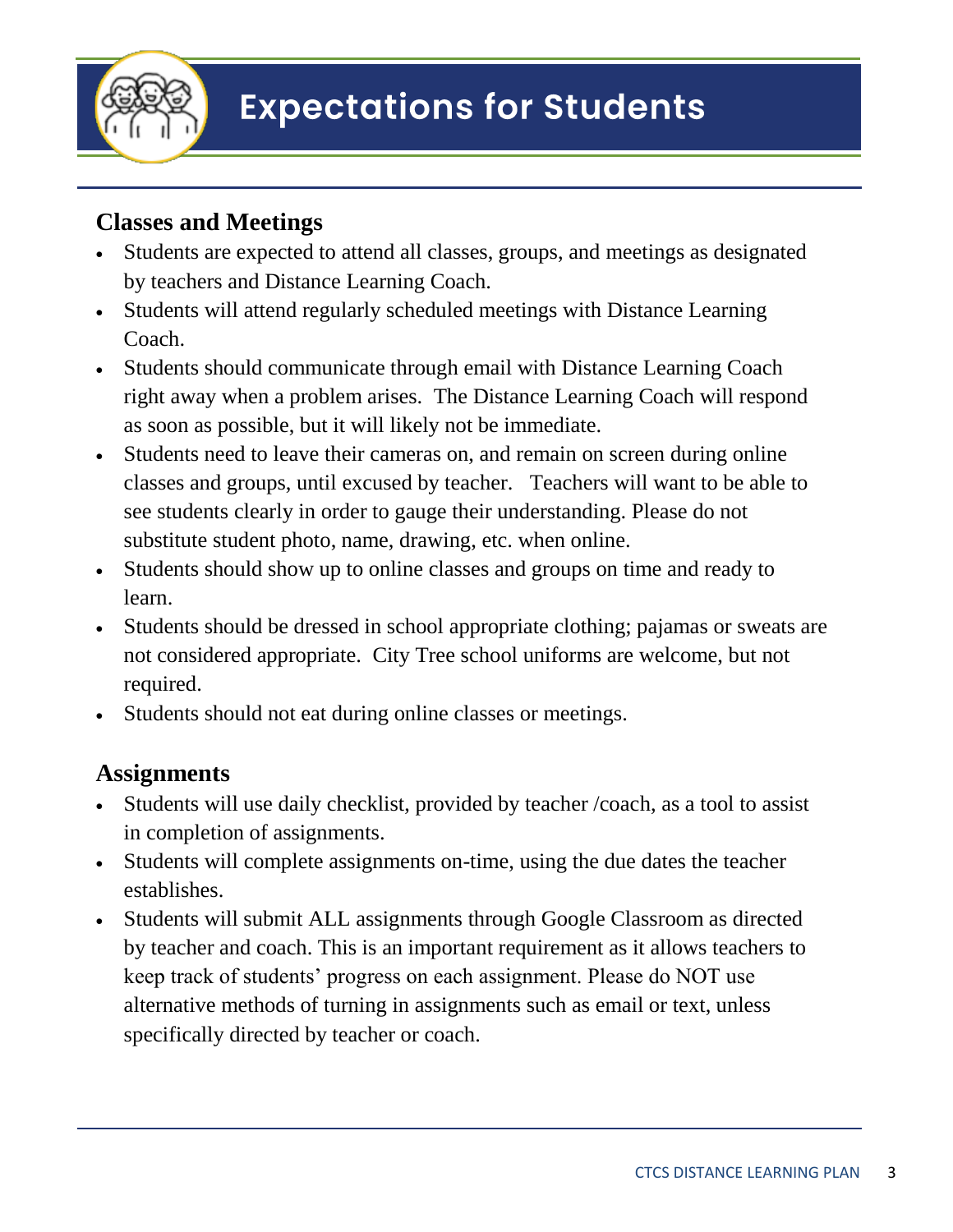

#### **Learning Time Schedule by Grade Level**

- Grades K-2: 1.5 2 hours per day of scheduled class time, small group learning, and time with Distance Learning Coach.
- Grades 3-5: 2 -3 hours per day of scheduled class time, small group learning, and time with Distance Learning Coach.
- Grades 6-8: 3-4 hours per day of scheduled class time, small group learning, and time with Distance Learning Coach.

#### **Assignments and Curriculum**

- In addition to the scheduled times noted above, distance learning students will also have daily independent assignments to complete that include reading, activities, and projects. Some of these will be completed digitally and some on paper, but all will be submitted through Google Classroom.
- Distance learners, in some grade level subject areas may use different curriculum materials than on-site learners because they are more appropriate for the home learning environment.
- Middle School Supplementary Curriculum classes and Band will be provided for distance learners.
- K-5 Special Classes: Art, Music, Spanish, and Band will be provided for distance learners.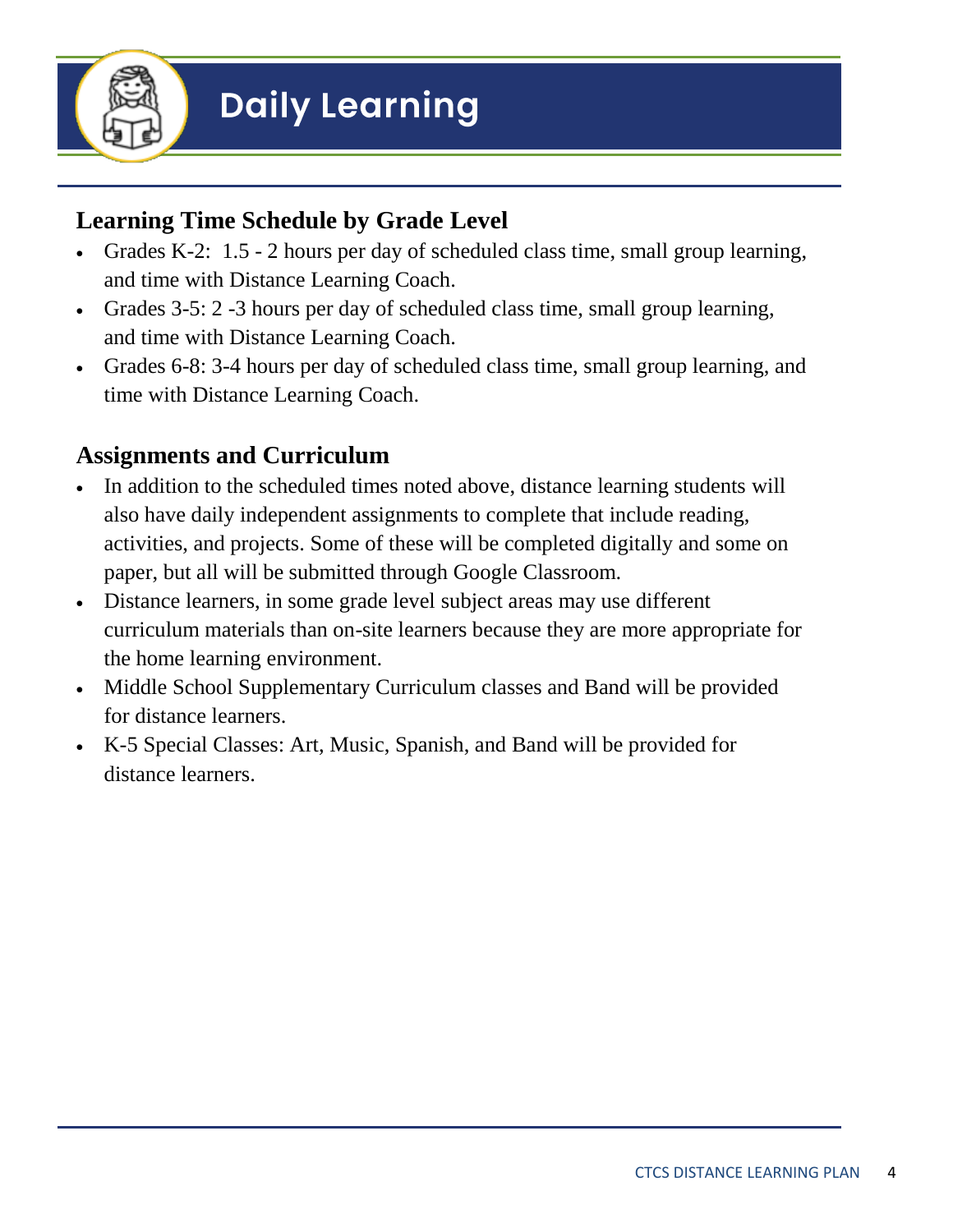

# **Parent Responsibilities**

- Ensure children have a quiet place to do their work, where they can sit and be on their device with few interruptions.
- Ensuring student has basic needed materials: computer, Wi-Fi access, applicable school supplies from grade level lists, materials provided by teacher (i.e.: books, workbooks, special materials).
- When notified by teacher/Distance Learning Coach, parents will pick-up materials from City Tree, in a timely manner, that cannot be provided through Google Classroom.
- The preferred method for parents to communicate with their child's teacher is through email.
- Communicate with Distance Learning Coach through email and scheduled meetings.
- Parents may at times need to assist student in submitting work through Google Classroom.
- Regularly check their child's work and daily check list.



- Each student will need a dedicated computer, laptop or Chromebook.
- Each student will need access to reliable Wi-Fi.
- Headphones, with microphones, may be needed if multiple family members are online at the same time in a household.
- Assignments will be posted and submitted through Google Classroom.
- City Tree can lend Chromebooks if needed, please contact the school office 619-232-3704 or office mangers Kelly.Tomkins@citytree.org or Jessica.Untalan@citytree.org for assistance.